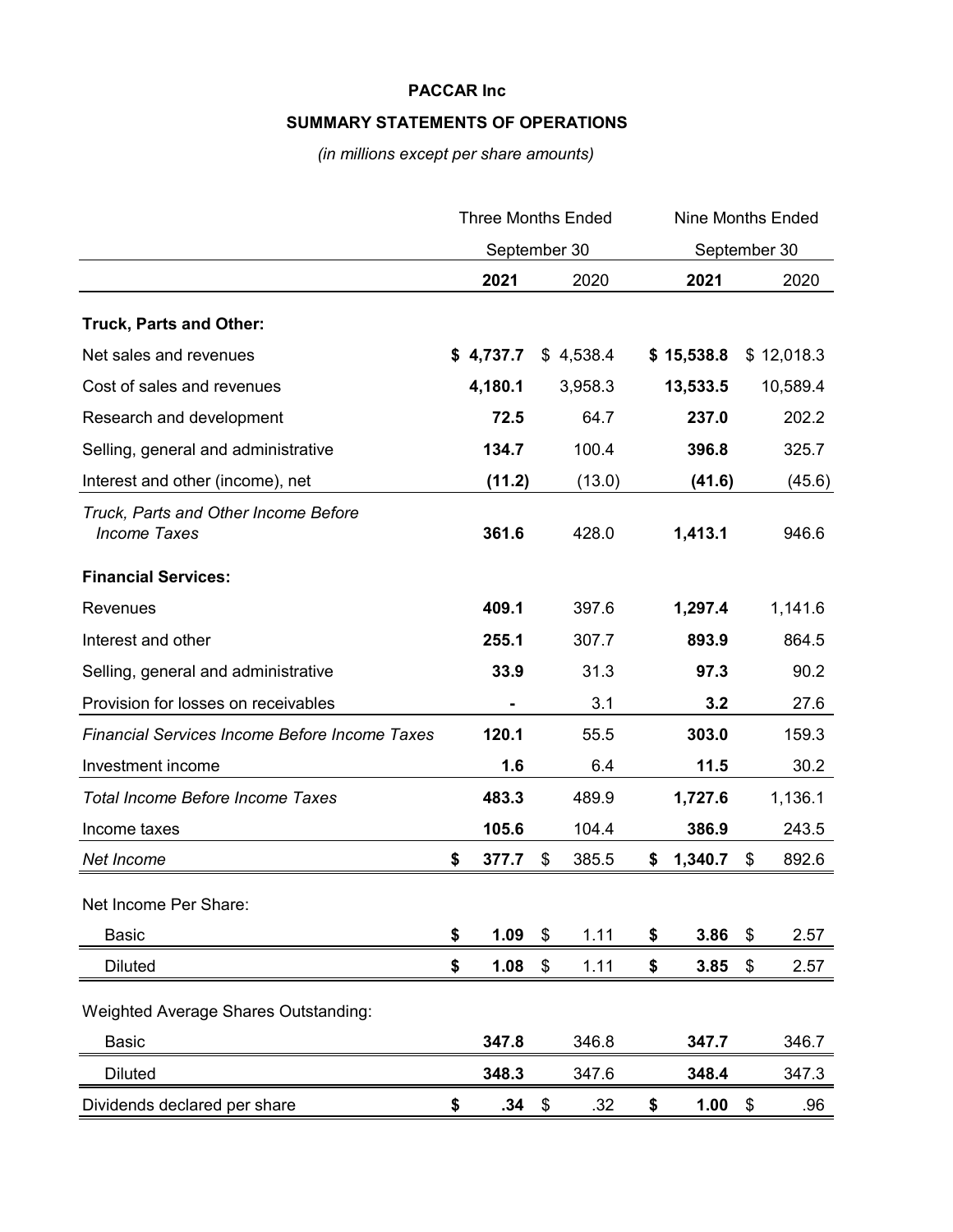## **CONDENSED BALANCE SHEETS**

*(in millions)*

|                                               | September 30 |          | December 31    |
|-----------------------------------------------|--------------|----------|----------------|
|                                               |              | 2021     | 2020           |
| <b>ASSETS</b>                                 |              |          |                |
| <b>Truck, Parts and Other:</b>                |              |          |                |
| Cash and marketable securities                | \$           | 3,647.8  | \$<br>4,834.0  |
| Trade and other receivables, net              |              | 1,475.8  | 1,197.5        |
| Inventories, net                              |              | 2,516.7  | 1,221.9        |
| Property, plant and equipment, net            |              | 3,336.7  | 3,270.4        |
| Equipment on operating leases and other, net  |              | 1,995.2  | 1,936.4        |
| <b>Financial Services Assets</b>              |              | 14,937.7 | 15,799.8       |
|                                               | \$           | 27,909.9 | \$<br>28,260.0 |
|                                               |              |          |                |
| <b>LIABILITIES AND STOCKHOLDERS' EQUITY</b>   |              |          |                |
| <b>Truck, Parts and Other:</b>                |              |          |                |
| Accounts payable, deferred revenues and other | \$           | 5,583.7  | \$<br>5,601.1  |
| <b>Financial Services Liabilities</b>         |              | 10,995.8 | 12,268.9       |
| <b>STOCKHOLDERS' EQUITY</b>                   |              | 11,330.4 | 10,390.0       |
|                                               | S            | 27,909.9 | \$<br>28,260.0 |
| <b>Common Shares Outstanding</b>              |              | 347.2    | 346.6          |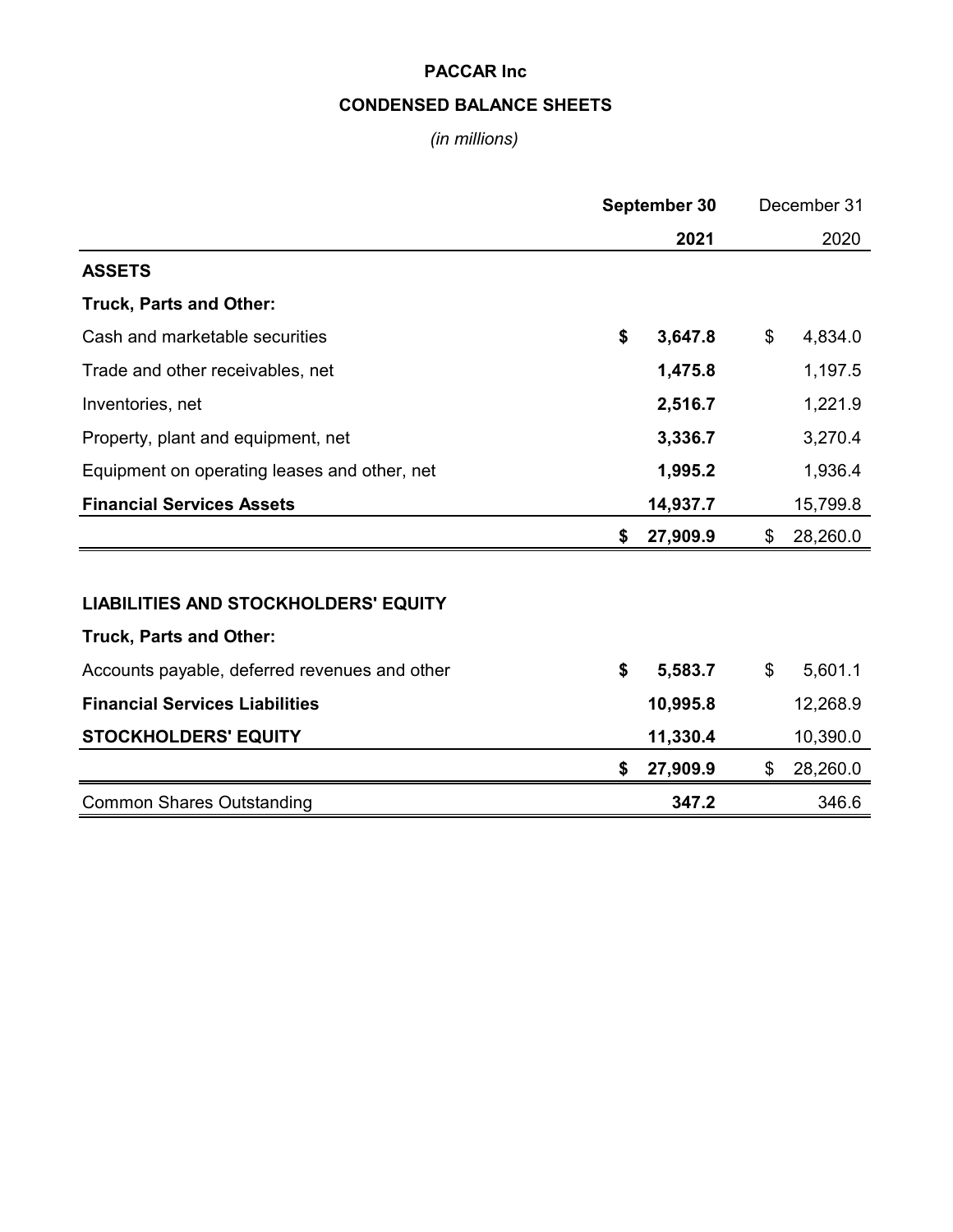# **CONDENSED CASH FLOW STATEMENTS**

## *(in millions)*

| Nine Months Ended September 30                          | 2021       | 2020        |
|---------------------------------------------------------|------------|-------------|
| <b>OPERATING ACTIVITIES:</b>                            |            |             |
| Net income                                              | \$1,340.7  | \$<br>892.6 |
| Depreciation and amortization:                          |            |             |
| Property, plant and equipment                           | 197.5      | 186.0       |
| Equipment on operating leases and other                 | 494.8      | 593.5       |
| Net change in trade receivables, inventory and payables | (1, 143.2) | 87.7        |
| Net decrease in wholesale receivables on new trucks     | 587.7      | 785.7       |
| All other operating activities, net                     | (327.3)    | (353.0)     |
| <b>Net Cash Provided by Operating Activities</b>        | 1,150.2    | 2,192.5     |
| <b>INVESTING ACTIVITIES:</b>                            |            |             |
| Payments for property, plant and equipment              | (381.3)    | (426.2)     |
| Acquisitions of equipment for operating leases          | (790.5)    | (706.7)     |
| Net increase in financial services receivables          | (375.8)    | (312.5)     |
| Net increase in marketable debt securities              | (151.1)    | (25.5)      |
| Proceeds from asset disposals and other                 | 673.3      | 436.6       |
| <b>Net Cash Used in Investing Activities</b>            | (1,025.4)  | (1,034.3)   |
| <b>FINANCING ACTIVITIES:</b>                            |            |             |
| Payments of cash dividends                              | (589.9)    | (1, 128.9)  |
| Purchases of treasury stock                             | (1.5)      | (41.6)      |
| Proceeds from stock compensation transactions           | 30.1       | 41.3        |
| Net decrease in debt and other                          | (828.6)    | (858.8)     |
| <b>Net Cash Used in Financing Activities</b>            | (1,389.9)  | (1,988.0)   |
| Effect of exchange rate changes on cash                 | (46.7)     | (1.0)       |
| <b>Net Decrease in Cash and Cash Equivalents</b>        | (1, 311.8) | (830.8)     |
| Cash and cash equivalents at beginning of period        | 3,539.6    | 4,175.1     |
| Cash and cash equivalents at end of period              | \$2,227.8  | \$3,344.3   |